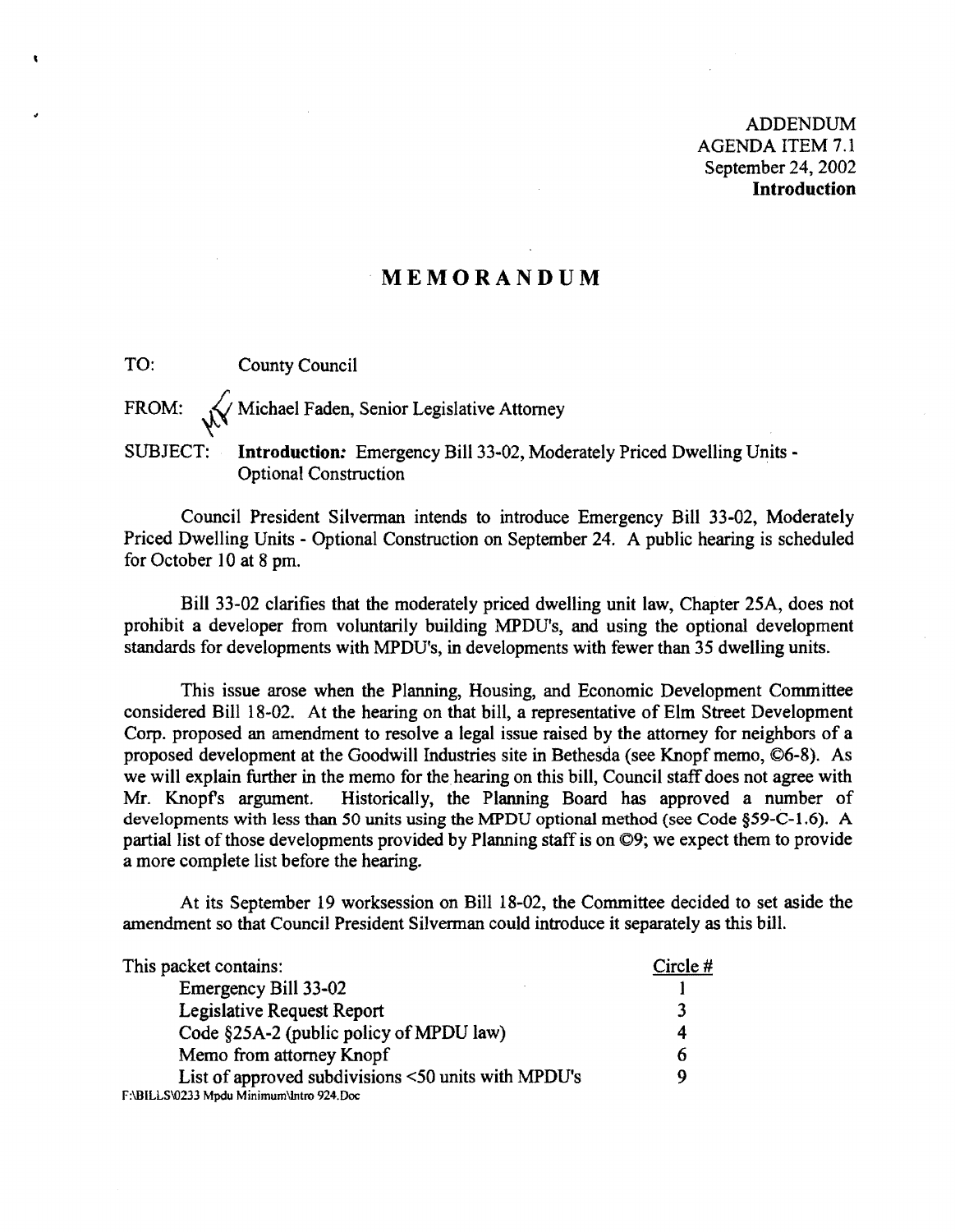| Emergency Bill No. 33-02                      |                               |  |  |
|-----------------------------------------------|-------------------------------|--|--|
| <b>Concerning: Moderately Priced Dwelling</b> |                               |  |  |
|                                               | Units - Optional Construction |  |  |
| Revised: 9-23-02 Draft No. 1                  |                               |  |  |
| Introduced: September 24, 2002                |                               |  |  |
| Expires: March 24, 2004                       |                               |  |  |
| Enacted:                                      |                               |  |  |
| Executive:                                    |                               |  |  |
| Effective:                                    |                               |  |  |
| Sunset Date: None                             |                               |  |  |
| Ch. ______, Laws of Mont. Co.                 |                               |  |  |

# **COUNTY COUNCIL FOR MONTGOMERY COUNTY, MARYLAND**

By: Council President Silverman

### **AN EMERGENCY ACT** to:

- (1) revise the requirements for building moderately priced dwelling units in certain zones;
- (2) generally amend the law governing moderately priced dwelling units.

### By amending

Montgomery County Code Chapter 25A, Housing, Moderately Priced Section 25A-5

| <b>Boldface</b>                                                                             | Heading or defined term.                            |
|---------------------------------------------------------------------------------------------|-----------------------------------------------------|
| <b>Underlining</b>                                                                          | Added to existing law by original bill.             |
| [Single boldface brackets]                                                                  | Deleted from existing law by original bill.         |
| Double underlining                                                                          | Added by amendment.                                 |
| [[Double boldface brackets]]                                                                | Deleted from existing law or the bill by amendment. |
| $\begin{array}{cccccccccccccc} \bullet & \bullet & \bullet & \bullet & \bullet \end{array}$ | Existing law unaffected by bill.                    |
|                                                                                             |                                                     |

The County Council for Montgomery County, Maryland approves the following Act: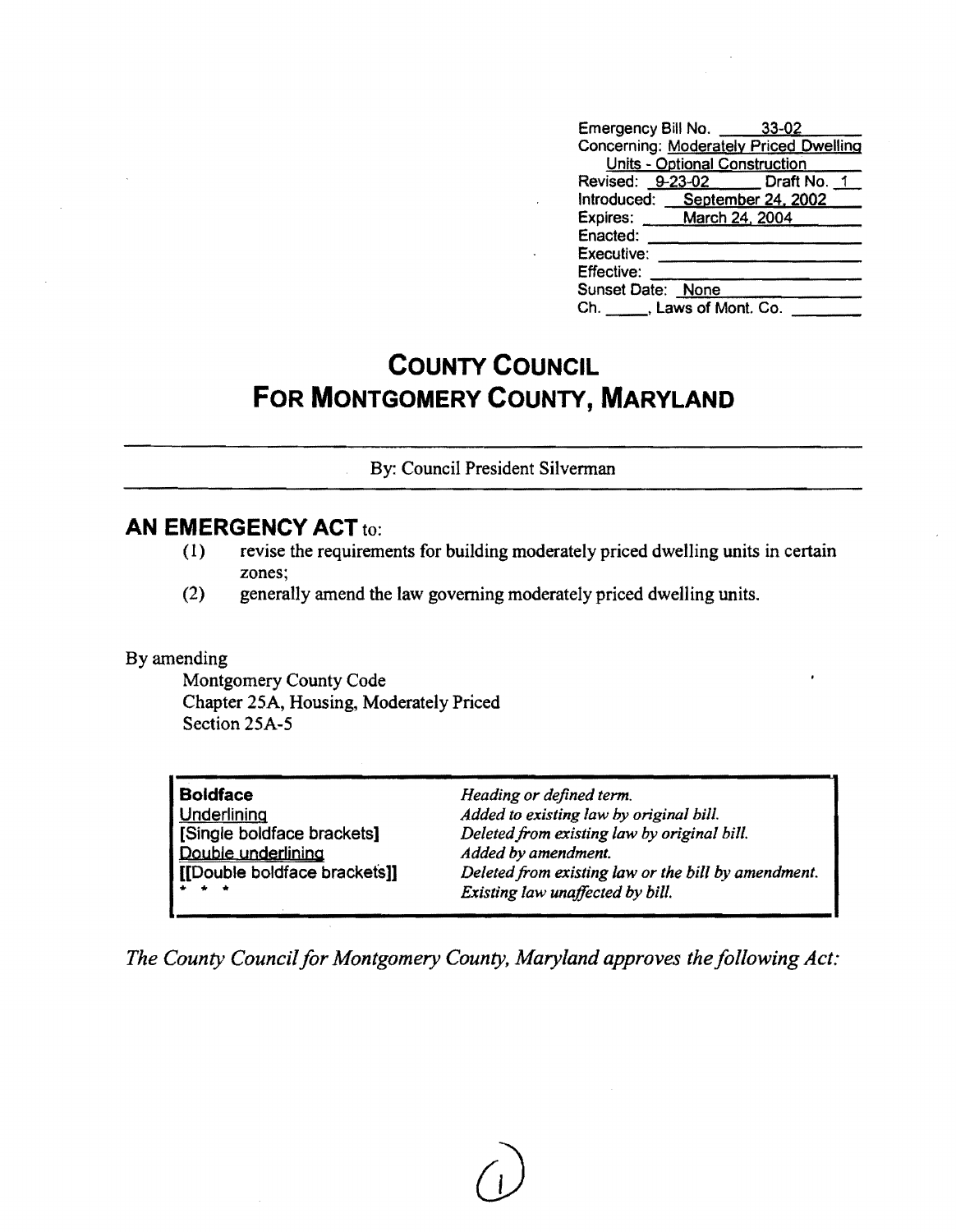| Sec. 1. Section 25A-5 is amended as follows:<br>$25A-5.$<br>Requirement to build MPDU's; agreements; alternatives.<br>Nothing in this Chapter prohibits an applicant from voluntarily<br>(m)<br><u>building one or more MPDUs in a development with fewer than 35</u><br><u>dwelling units at one location, and in so doing from qualifying for an</u><br>optional method of development under Chapter 59. A development<br>with fewer than 35 dwelling units where an applicant voluntarily<br>builds MPDUs must comply with any procedures and development<br>standards that apply to a larger development under this Chapter and<br><u>Chapter 59.</u><br>Sec. 2.<br><b>Emergency Effective Date.</b><br>The Council declares that an emergency exists and that this legislation is<br>necessary for the immediate protection of the public health and safety. This Act<br>takes effect on the date on which it becomes law.<br>Approved:<br>Steven A. Silverman, President, County Council<br>Date<br>Approved:<br>Douglas M. Duncan, County Executive<br>Date<br>This is a correct copy of Council action.<br>Mary A. Edgar, CMC, Clerk of the Council |  |  |  |      |
|-------------------------------------------------------------------------------------------------------------------------------------------------------------------------------------------------------------------------------------------------------------------------------------------------------------------------------------------------------------------------------------------------------------------------------------------------------------------------------------------------------------------------------------------------------------------------------------------------------------------------------------------------------------------------------------------------------------------------------------------------------------------------------------------------------------------------------------------------------------------------------------------------------------------------------------------------------------------------------------------------------------------------------------------------------------------------------------------------------------------------------------------------------------|--|--|--|------|
|                                                                                                                                                                                                                                                                                                                                                                                                                                                                                                                                                                                                                                                                                                                                                                                                                                                                                                                                                                                                                                                                                                                                                             |  |  |  |      |
|                                                                                                                                                                                                                                                                                                                                                                                                                                                                                                                                                                                                                                                                                                                                                                                                                                                                                                                                                                                                                                                                                                                                                             |  |  |  |      |
|                                                                                                                                                                                                                                                                                                                                                                                                                                                                                                                                                                                                                                                                                                                                                                                                                                                                                                                                                                                                                                                                                                                                                             |  |  |  |      |
|                                                                                                                                                                                                                                                                                                                                                                                                                                                                                                                                                                                                                                                                                                                                                                                                                                                                                                                                                                                                                                                                                                                                                             |  |  |  |      |
|                                                                                                                                                                                                                                                                                                                                                                                                                                                                                                                                                                                                                                                                                                                                                                                                                                                                                                                                                                                                                                                                                                                                                             |  |  |  |      |
|                                                                                                                                                                                                                                                                                                                                                                                                                                                                                                                                                                                                                                                                                                                                                                                                                                                                                                                                                                                                                                                                                                                                                             |  |  |  |      |
|                                                                                                                                                                                                                                                                                                                                                                                                                                                                                                                                                                                                                                                                                                                                                                                                                                                                                                                                                                                                                                                                                                                                                             |  |  |  |      |
|                                                                                                                                                                                                                                                                                                                                                                                                                                                                                                                                                                                                                                                                                                                                                                                                                                                                                                                                                                                                                                                                                                                                                             |  |  |  |      |
|                                                                                                                                                                                                                                                                                                                                                                                                                                                                                                                                                                                                                                                                                                                                                                                                                                                                                                                                                                                                                                                                                                                                                             |  |  |  |      |
|                                                                                                                                                                                                                                                                                                                                                                                                                                                                                                                                                                                                                                                                                                                                                                                                                                                                                                                                                                                                                                                                                                                                                             |  |  |  |      |
|                                                                                                                                                                                                                                                                                                                                                                                                                                                                                                                                                                                                                                                                                                                                                                                                                                                                                                                                                                                                                                                                                                                                                             |  |  |  |      |
|                                                                                                                                                                                                                                                                                                                                                                                                                                                                                                                                                                                                                                                                                                                                                                                                                                                                                                                                                                                                                                                                                                                                                             |  |  |  |      |
|                                                                                                                                                                                                                                                                                                                                                                                                                                                                                                                                                                                                                                                                                                                                                                                                                                                                                                                                                                                                                                                                                                                                                             |  |  |  |      |
|                                                                                                                                                                                                                                                                                                                                                                                                                                                                                                                                                                                                                                                                                                                                                                                                                                                                                                                                                                                                                                                                                                                                                             |  |  |  |      |
|                                                                                                                                                                                                                                                                                                                                                                                                                                                                                                                                                                                                                                                                                                                                                                                                                                                                                                                                                                                                                                                                                                                                                             |  |  |  |      |
|                                                                                                                                                                                                                                                                                                                                                                                                                                                                                                                                                                                                                                                                                                                                                                                                                                                                                                                                                                                                                                                                                                                                                             |  |  |  |      |
|                                                                                                                                                                                                                                                                                                                                                                                                                                                                                                                                                                                                                                                                                                                                                                                                                                                                                                                                                                                                                                                                                                                                                             |  |  |  |      |
|                                                                                                                                                                                                                                                                                                                                                                                                                                                                                                                                                                                                                                                                                                                                                                                                                                                                                                                                                                                                                                                                                                                                                             |  |  |  |      |
|                                                                                                                                                                                                                                                                                                                                                                                                                                                                                                                                                                                                                                                                                                                                                                                                                                                                                                                                                                                                                                                                                                                                                             |  |  |  |      |
|                                                                                                                                                                                                                                                                                                                                                                                                                                                                                                                                                                                                                                                                                                                                                                                                                                                                                                                                                                                                                                                                                                                                                             |  |  |  |      |
|                                                                                                                                                                                                                                                                                                                                                                                                                                                                                                                                                                                                                                                                                                                                                                                                                                                                                                                                                                                                                                                                                                                                                             |  |  |  |      |
|                                                                                                                                                                                                                                                                                                                                                                                                                                                                                                                                                                                                                                                                                                                                                                                                                                                                                                                                                                                                                                                                                                                                                             |  |  |  |      |
|                                                                                                                                                                                                                                                                                                                                                                                                                                                                                                                                                                                                                                                                                                                                                                                                                                                                                                                                                                                                                                                                                                                                                             |  |  |  | Date |

 $\langle 2 \rangle$ 

 $\sim$ 

 $\mathbf{I}$ 

 $\ddot{\phantom{a}}$ 

 $\sim$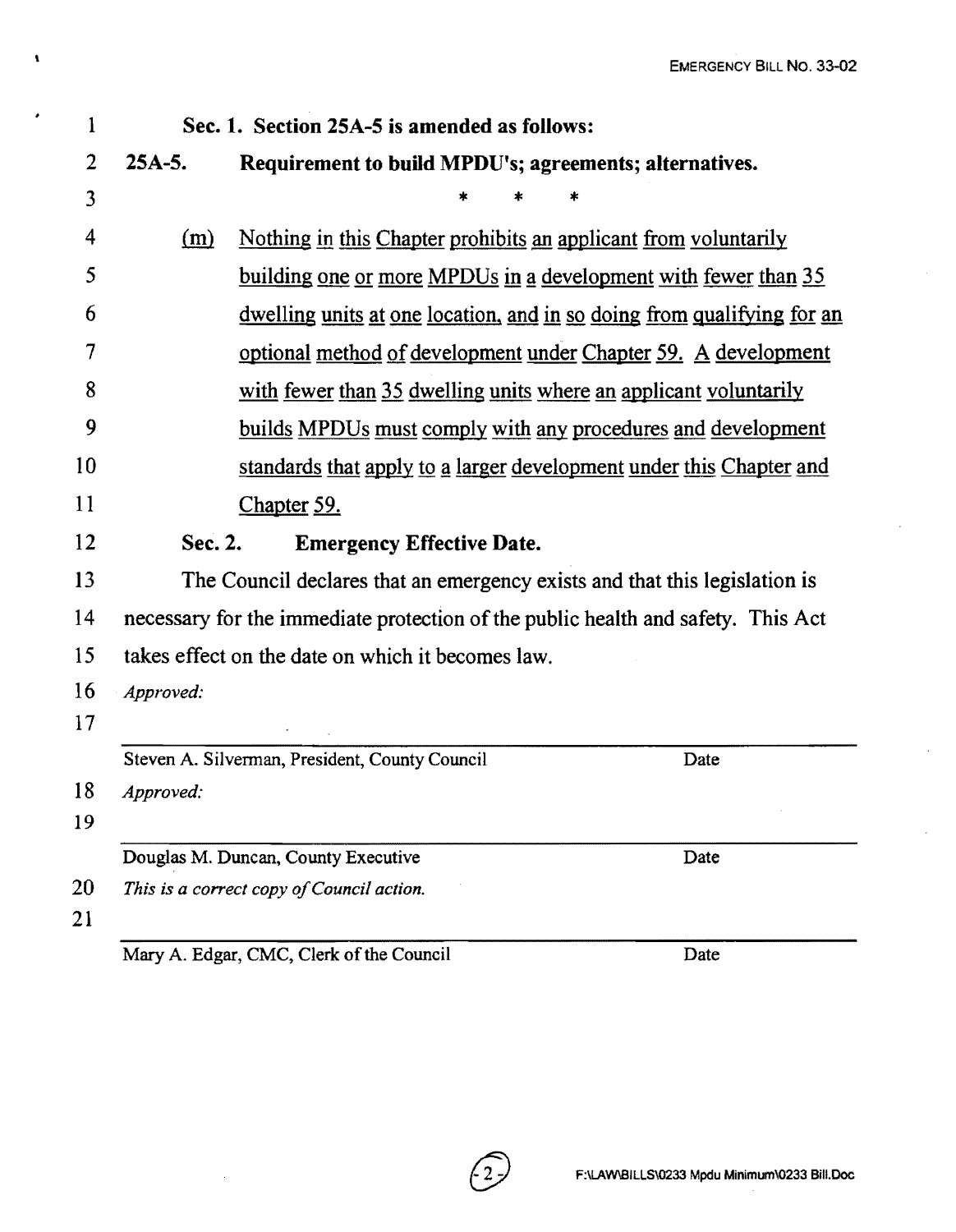## **LEGISLATIVE REQUEST REPORT**

Emergency Bi11 33-02

*Moderately Priced Dwelling Units - Optional Construction* 

| <b>DESCRIPTION:</b>                                           | Clarifies that the moderately priced dwelling unit law, Chapter 25A,<br>does not prohibit a developer from voluntarily building MPDU's, and<br>using the optional development standards for developments with<br>MPDU's, in developments with fewer than 35 dwelling units.                                                                                                                                                                                 |
|---------------------------------------------------------------|-------------------------------------------------------------------------------------------------------------------------------------------------------------------------------------------------------------------------------------------------------------------------------------------------------------------------------------------------------------------------------------------------------------------------------------------------------------|
| <b>PROBLEM:</b>                                               | Attorneys for neighbors of a proposed subdivision challenged the<br>long-held assumption that a developer could build MPDU's in a<br>development with fewer than the minimum number of dwelling units<br>that are required to include MPDU's (in current law, 50 units, but<br>pending Bill 18-02 would reduce the minimum to 35 units). The law<br>should be clarified to let the Planning Board know what requirements<br>apply to proposed subdivisions. |
| <b>GOALS AND</b><br><b>OBJECTIVES:</b>                        | To confirm that developers can include MPDU's in developments of<br>any size and use the optional development standards in Chapter 59.                                                                                                                                                                                                                                                                                                                      |
| <b>COORDINATION:</b>                                          | Planning Board, Department of Housing and Community Affairs,<br><b>Housing Opportunities Commission</b>                                                                                                                                                                                                                                                                                                                                                     |
| <b>FISCAL IMPACT:</b>                                         | To be requested.                                                                                                                                                                                                                                                                                                                                                                                                                                            |
| <b>ECONOMIC</b><br><b>IMPACT:</b>                             | To be requested.                                                                                                                                                                                                                                                                                                                                                                                                                                            |
| <b>EVALUATION:</b>                                            | To be requested.                                                                                                                                                                                                                                                                                                                                                                                                                                            |
| <b>EXPERIENCE</b><br><b>ELSEWHERE:</b>                        | To be researched.                                                                                                                                                                                                                                                                                                                                                                                                                                           |
| <b>SOURCE OF</b><br><b>INFORMATION:</b>                       | Michael Faden, Senior Legislative Attorney, 240-777-7905                                                                                                                                                                                                                                                                                                                                                                                                    |
| <b>APPLICATION</b><br><b>WITHIN</b><br><b>MUNICIPALITIES:</b> | Applies in Brookeville, Chevy Chase View, Chevy Chase Sec. 3,<br>Chevy Chase Sec. 5, Martin's Additions, North Chevy Chase,<br>Takoma Park.                                                                                                                                                                                                                                                                                                                 |
| <b>PENALTIES:</b>                                             | Not applicable.                                                                                                                                                                                                                                                                                                                                                                                                                                             |

 $\sim$   $\epsilon$ 

 $\mathcal{L}$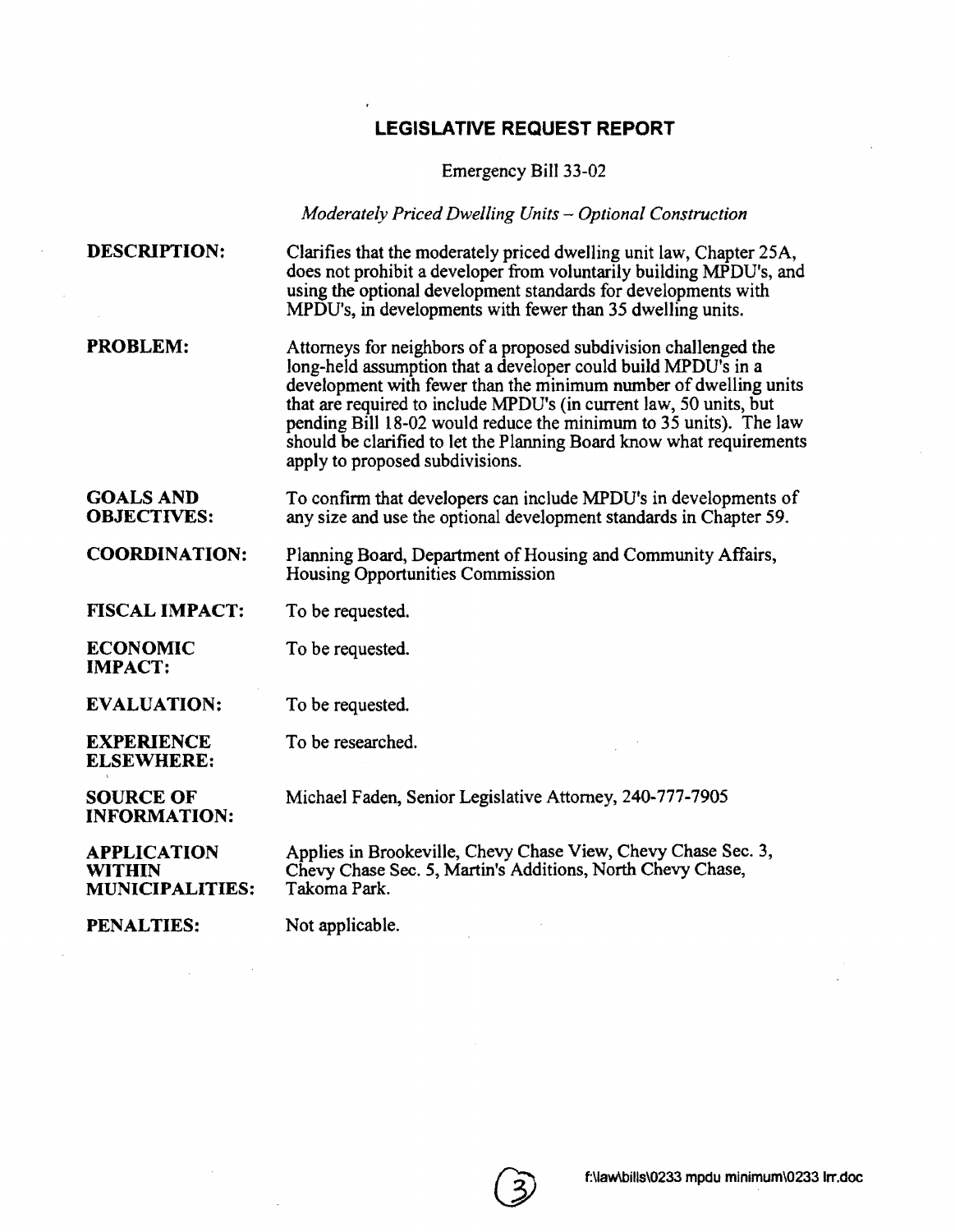#### MONTGOMERY COUNTY CODE Chapter 25A

 $50\%$  , and  $10\%$  ,  $20\%$  , and

**TO SECTION** 

 $\sim 10^{11}$  , with

- $(9)$ te sector is best equipped Every indication is that, given the proper incentive, the properand possesses the necessary resources and expertise reflect to provide the type of moderately priced housing needed in the County:
- Rapid regional growth and a strong housing atemand have combined to make land and  $(10)$ construction costs very high and to hay an effect on the used housing market by causing  $\sim 100$  km  $^{-1}$  M  $_{\odot}$ a rise in the prices of those units;
- In past years efforts have been made to encourage moderately priced housing  $(11)$ construction through zoning incentives permitting greater density and through relaxation of some building and soldivision regulations. Very little moderately priced housing had resulted; and  $\lambda_{\rm{max}}$ **Carlier Carlos**
- In some instances existing housing for persons of low and moderate income is  $(12)$ substandar and overcrowded. (1974 L.M.C., ch. 17, § 1; 1979 L.M.C., ch. 21, § 1; 1989 L.M.C.,  $\overline{eh}$ . 27, § 1.)  $\sim 10^{11}$  km s  $^{-1}$

 $\sim 10$ 

 $\sim 10^{-1}$ 

 $\mathcal{L}^{\mathcal{L}}(\mathcal{A})$  and  $\mathcal{L}^{\mathcal{L}}(\mathcal{A})$ 

Contract of Blue and the construction of the contract

 $\chi \to \gamma$ 

#### Sec. 25A-2. Declaration of public policy.

The County Council hereby declares it to be the public policy of the County to:

**DE DIGENT** CONT

 $\mathcal{L}(\mathcal{L}^{\mathcal{L}})$ 

in I

and the state of the state of the state of the state of the state of the state of the state of the state of the<br>The state of the state of the state of the state of the state of the state of the state of the state of the st

- Implement the Montgomery County housing policy and the general plan goal of  $(1)$ providing for a full range of housing choices, conveniently located in a suitable living environment, for all incomes, ages and family sizes;
- $(2)$ Provide for low- and moderate-income housing to meet existing and anticipated future employment needs in the County;  $\mathcal{L}_{\mathcal{L}}^{(1)}$
- $(3)$ Assure that moderately priced housing is dispersed within the County consistent with the general plan and area master plans;

 $\Delta\phi$ 

- $(4)$  Encourage the construction of moderately priced housing by allowing optional increases in density in order to reduce land costs and the costs of optional features that may be built into such moderately priced housing; a series of shear and series and a
- $(5)$ Require that all subdivisions of 50 or more dwelling units include a minimum number of moderately priced units of varying sizes with regard to family needs; these more complete that we have the second and
- Ensure that private developers constructing moderately priced dwelling units under this  $(6)$ Chapter incur no loss or penalty as a result thereof, and have reasonable prospects of realizing a profit on such units by virtue of the MPDU density bonus provision of Chapter 59 and, in certain zones, the optional development standards; and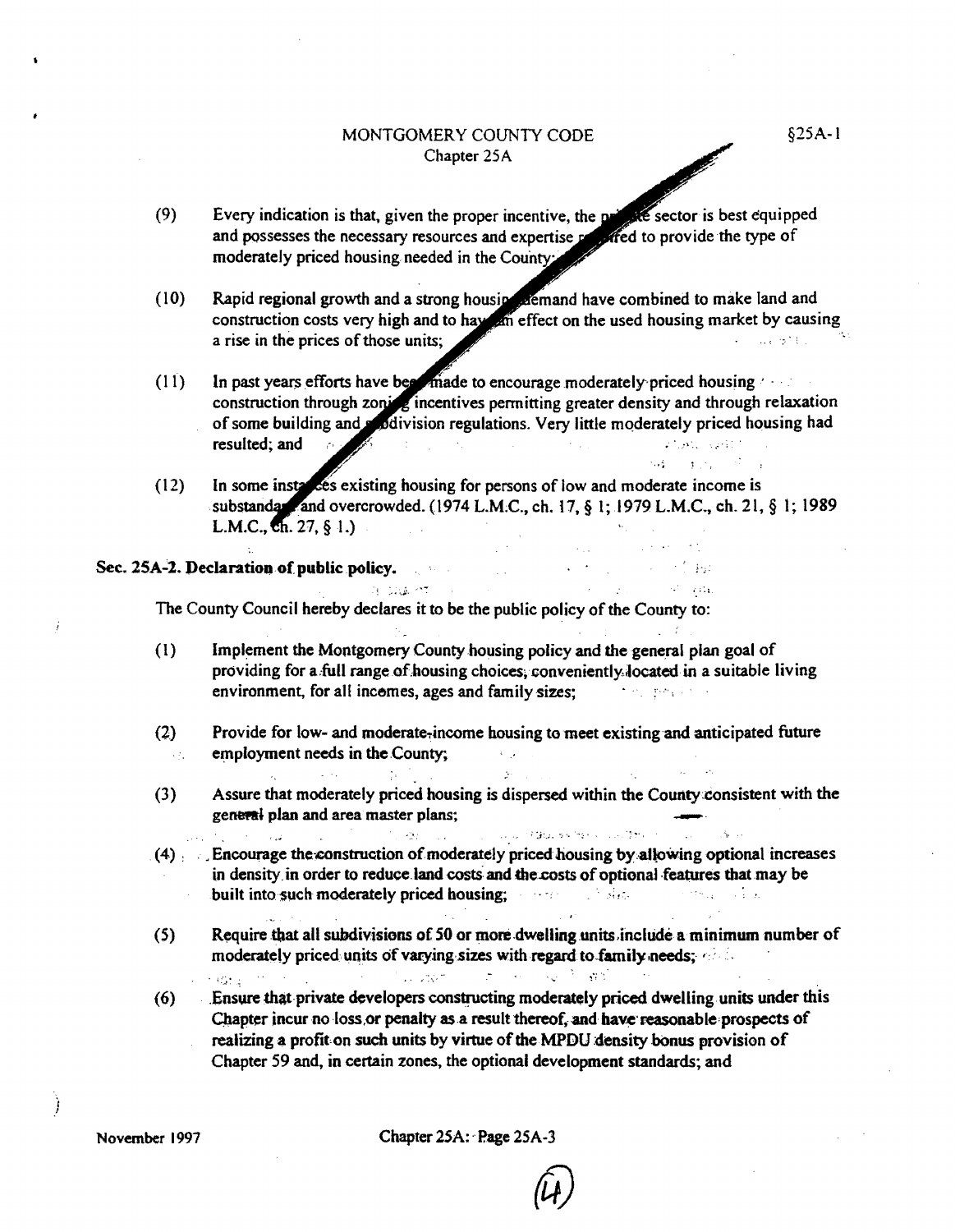#### §25A-2 MONTGOMERY COUNTY CODE Chapter 25A .

(7) Allow developers of residential units in qualified projects more flexibility to meet the broad objective of building housing that low- and moderate-income households can afford by letting a developer, under specified circumstances, comply with this Chapter $\cdot$ by contributing to a County Housing Initiative Fund. (1974 L.M.C., ch. 17, § 1; 1989 L.M.C.; ch. 27,  $\S$  1.)

#### Sec. 25A-3. Definitions.

The following words and phrases, as used in this Chapter, have the following meanings:  $\label{eq:3} \mathcal{L}^{\mathcal{A}}(\mathcal{A},\mathcal{C},\mathcal{C})=\frac{1}{24}\mathcal{L}^{\mathcal{A}}(\mathcal{C},\mathcal{C})=\frac{1}{24}\mathcal{L}^{\mathcal{A}}(\mathcal{A},\mathcal{C},\mathcal{C},\mathcal{C})$ 

- (a) *Applicant* means any person, firm, partnership, association, joint venture, corporation, or any other entity or combination of entities, and any transferee of all or pattofthe land at one location, who:
	- the common state of the common state (1) Submits for approval or extension of approval a preliminary plan of subdivision under Chapter 50, which plan provides for the development of a total of 50 or more dwelling units at one. location in one or more subdivisions, parts of subdivisions, resubdivisions, or stages of development, regardless of whether any part of the land has been transferred to another party; or  $\gamma$  , and
	- (2) Submits to the Planning Board or to the Director of Permitting Services a plan of housing development for any type of site review or development approval required by law, which plan includes construction or development of 50 or more dwelling units at one location; or *all the second*
	- $(3)$  . With respect to all land in zones not subject to subdivision approval or site plan review, applies for a building permit or permits under Chapter 8, which permit is or permits are for the construction of a total of 50 or more dwelling units at one ·,Iocation. .. !. ,', \_, 'w:," . . :r-~c;' *<u>START OF BRITISH</u>*  $\sigma_{\rm{eff}}$  .  $\sim$  and  $\sim$   $\sim$

In determining whether a development contains a total of 50 or more dwelling units for the purpose of applying this Chapter, all land at one location within the County available for building development under common ownership or control by an applicant; including land owned or controlled by separate corporations in which any stockholder or family of the stockholder owns 10 percent or more of the stock, must be included. An applicant must not avoid this Chapter by submitting piecemeal applications or approval requests for subdivision plats, site or development plans or building-permits. Any applicant may submit a preliminary plan of subdivision for approval, site or development plans for approval, record-plat or request-for building permits for less than 50 dwelling units at any time; but the applicant must agree in writing that upon the next such application or request the applicant will comply with this Chapter when the total number of dwelling  $\sim$   $\sim$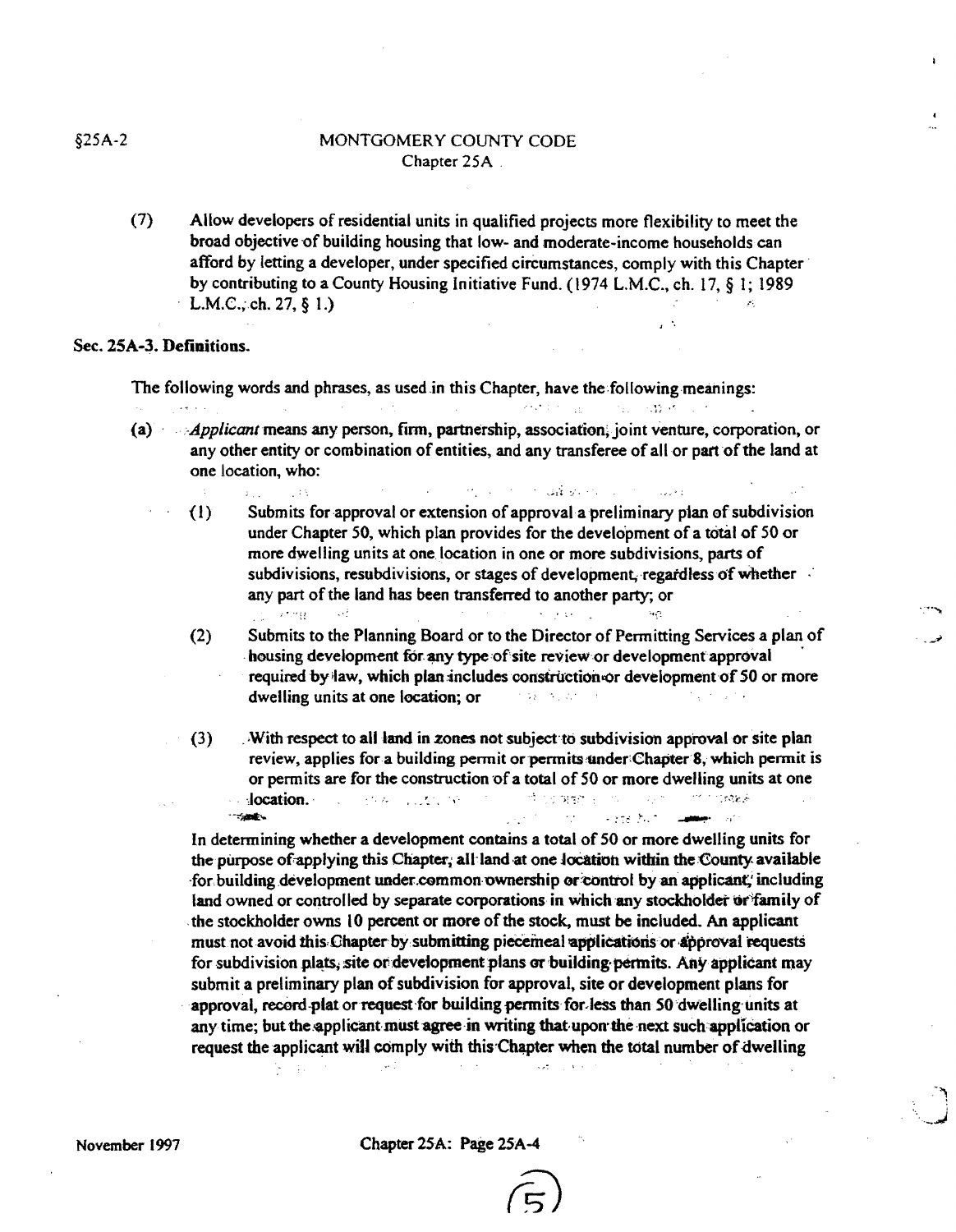06-13 '02 14:43

ID: KNOPF & BROWN

Jun-21-02 3:09PM;

FAX:301-545-6103

rage  $2/4$ 

**PHGE**  $\epsilon$  $\mathbf{\mathsf{S}}\mathsf{avg}$  and

FAX: 13011 548-6103

E-MAIL KNOPF@KNOPF-BROWN.COM

WEITER'S DIRECT OIAL

(301) 645-6104

#### **LAW OFFICES OF**

KNOPF & BROWN 401 EAST JEFFERSON STREET **SUITE 206** ROCKVILLE, NARYLAND 20850 (301) 548-6100

NORMAN G. KNOPF

June 13, 2002

#### <u>VIA FACSIMILE & MAIL</u>  $(301)$  495-1304

Chairman Arthur Holmes, Jr. and Commissioners Maryland National Park and **Planning Commission** 8787 Georgia Avenue Silver Spring, MD 20910

> RE: Good Will Property - Preliminary Plan of Subdivision No. 1-02038

Dear Chairman Holmes and Commissionera:



OPPICE OF THE CHAIRMAN È MARYLANO NATIONAL CAPITAL **HORZEMADD DIAMANA PLOW SKASK** 

This law firm represents Sarah and James Gilligan, Melanie Killen and Rob Tycko, homeowners within the immediate vicinity of the proposed subdivision.

We respectfully request that the Board DENY the subdivision application as the Board legally has no authority to authorize such a subdivision under §59-C-I.b.

Approval of the preliminary plan of this subdivision is sought pursuant to §59-C-1.6. That section provides for an optional method of development which permits in the R-60 zone construction of townhouses and moderate priced dwelling units at a greater density than for the normal detached single family bome development. As a matter of law, this optional method of development is not available to the instant project. The proposal before the Board is for under 50 dwelling units (about 28 units). The governing statutory provision makes clear that the optional method of development is applicable only for development of 50 or more dwelling units.

Specifically, §59-C-1.61, "Purpose and Description", states that:

"Where moderately priced dwelling units are included in a development in accordance with Chapter 25A of this Code, as amended, this optional method of development is permitted in order to facilitate the construction of those units." [cmphasis added]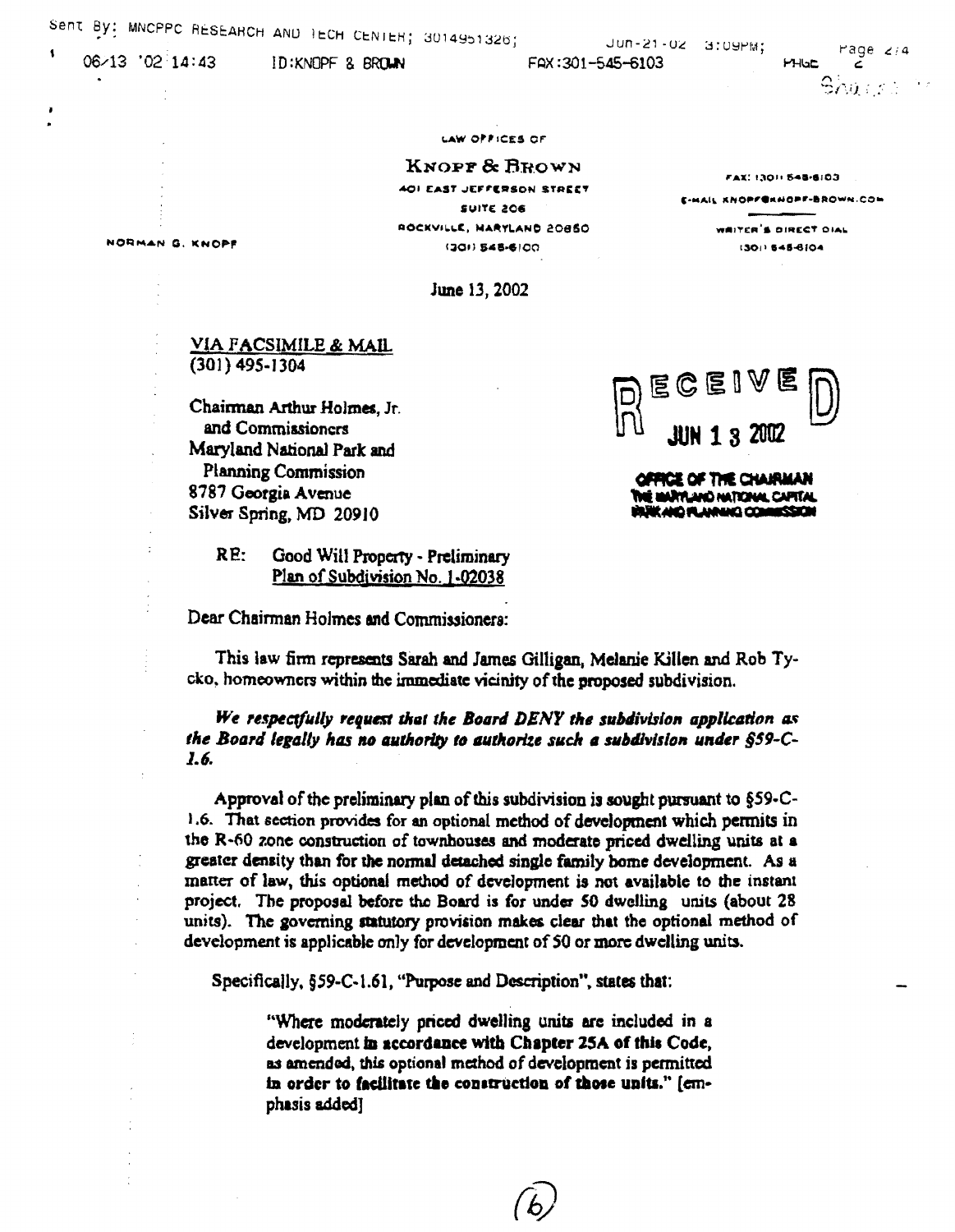Chainnan Arthur Holmes, Jr. and Commissioners June 13. 2002 Pagc 2

Thus, by its express terms, the optional method is available only for development in accordance with Chapter 25A. and Chapcer *2SA* applies soleJy to subdivisions of 50 or more dwelling units.  $§25A-2(5) \& §25A-3(a)$ .

Other provisions of Chapter 2SA make clear that thia optional method of development provided for in the Zoning Code is applicable solely to projects in which the applicant "must" build MPDUs. §2SA-6(a) "Optional Zoning Provisions", states that the District Council has enacted zoning standards in Chapter 59 which establish optional density bonus provisions ad permits alternative dweJJing unit types. The Section further provides that these standards apply only in a specified situation:

> "Land upon which the applicants must build MPDUs may, at the applicant's election, be subject to optional zoning provi· sions." [emphasis added]

The express language of this provision is in accord with its purpose. Additional density and townhouse units in a R·60 zone are authorized to compensate the develope: for construeting the required MPDUs. As noted, the MPDU requirement exists solely for the developments of *SO* or more dwelling units.

19noring tho plain language of these provisions in order to apply the optional method to this property would also be inconsistent with Council policy expressed in other zoning code provisions. The property invoJved here is under Sacres. The proposed project would not only provide for cluster development. but townhouses. MPDUs and increased density. Normally cluster development in an R-60 zone, §59-C-1.532, permits houses to be clustered but they remain single family detached or semi-detached, not townhouses, and the density is not increased. Even with these limitations, the Council has determined, as a matter of policy, that a land area of at least 5 acres must be the subject of the cluster development in order to provide sufficient room and flexibility to assure that the cluster dovelopment is compatible with . adjacent development. Here. as noted, we do not have 5 acres but we do have additional density and townhouse development. Clearly, this is contrary to the Council's policy of having a minimum sized parcel of S acres for even less intense development. A *SO* dwelling unit development, as required in Chapter 25A for the MPDUs. assures that the optional method of development under  $§59-C-1.6$  would occur on greater than 5 acres.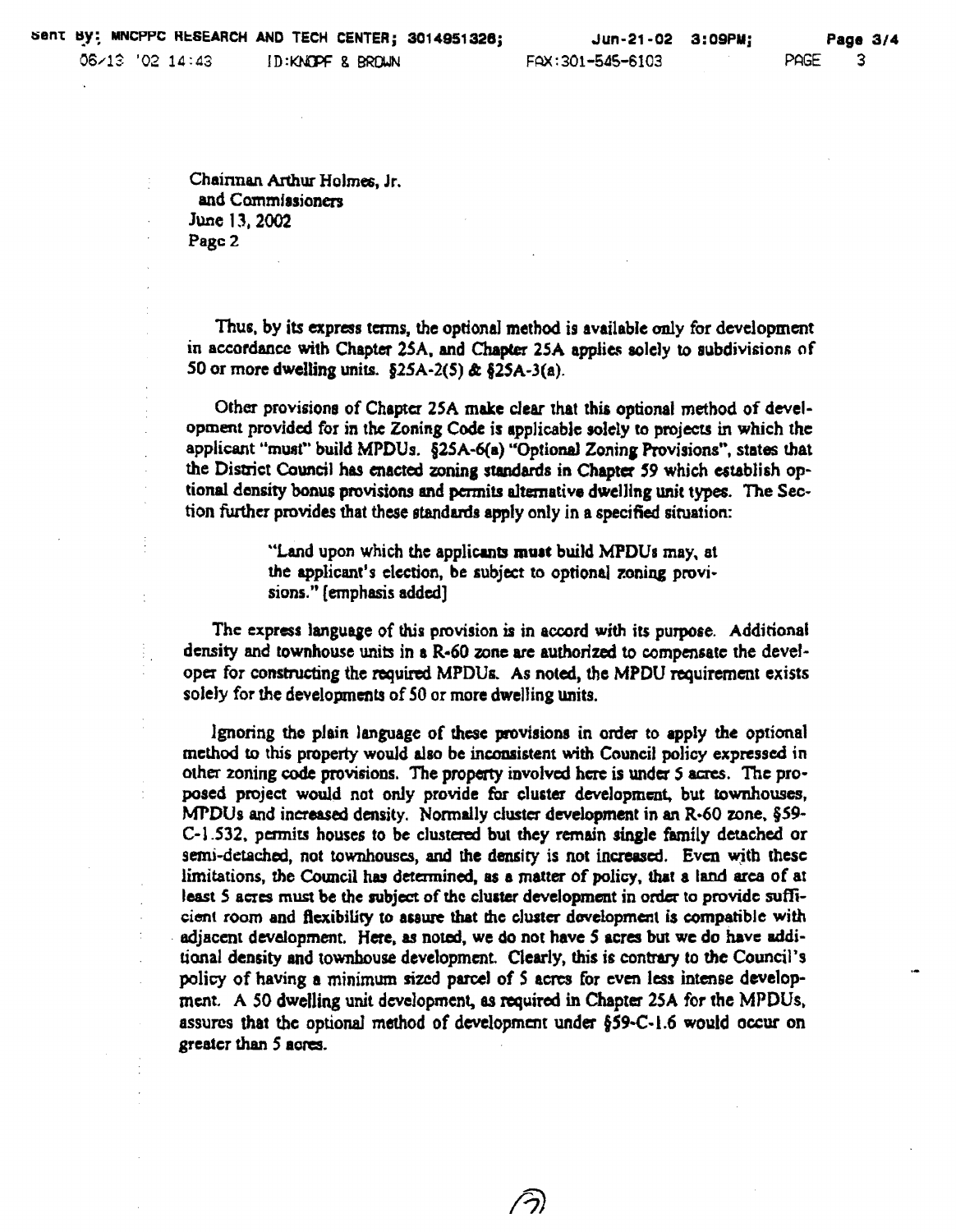$\bullet$ 

 $\dot{\mathbb{I}}$ 

 $\frac{1}{2}$ 

l,

J.

 $\frac{1}{2}$ 

 $\overline{a}$ 

Chairman Arthur Holmes, Jr. and Commissioners JUDe 13, 2002 Page 3

For the above stated reasons, the application must be denied for failure to meet the statutory requirements of §59-C-1.61, "Optional Method of Development".

 $\sqrt{8}$ 

Respectfully submitted,

Norman G. Kpopf

cc: Sarah and James GiHigan Melanie Killen Rob Tycko